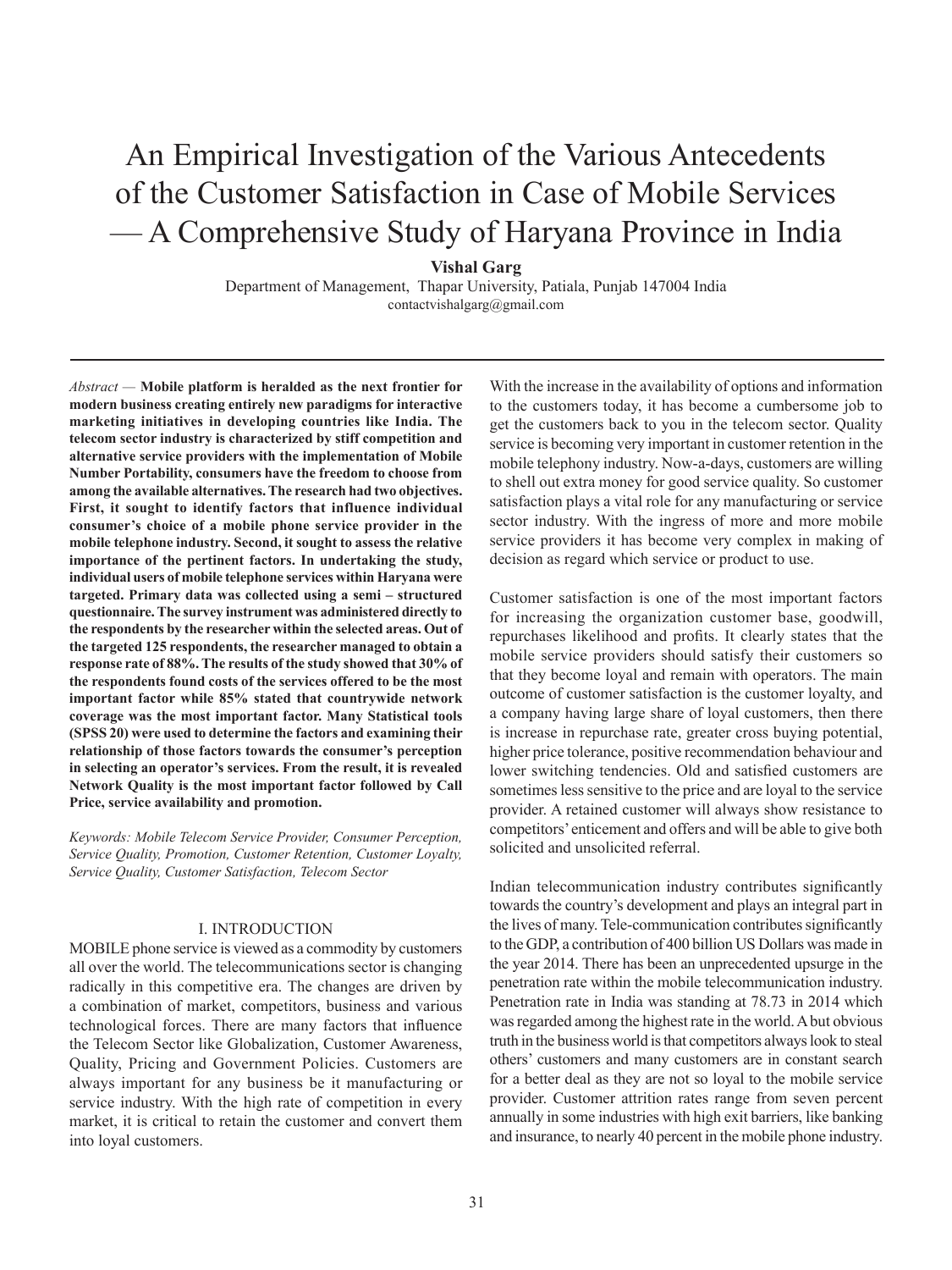Reducing the customer "churn" rate by even one percent will add millions of rupees to any mobile service provider. As it is more expensive to acquire customers than to retain them, an effective customer retention strategy is crucial to a company's success and increases loyalty among the customers. Customer retention is considered important when loyalty among the customer is decreasing and sales cycles are aggravating the business environment. Under these conditions, losing customers to a competitor would impact organization's profitability and growth in a negative approach. Preventing current customers from switching to other service providers is a very hard task.



During lifetime of the service, customers have many opportunities to switch to different mobile service providers (competitor offers, sales promotions, etc.), and many events within the established relationship are likely to cause service relationship deterioration and dissolution. Mobile Service switching is mainly due to critical incidents, such as strategies by competitors, inappropriate employee responses to service failures, pricing concerns, core service failures, service encounter failures, unethical practices, lack of convenience, or changes in the consumer's or service provider's situation. Effective CRM strategies can be used to enhance retention among subscribers. If customer satisfaction is considered as the primary driver of retention, then a firm should improve product or service quality or offer better prices or provide some useful and innovative services. Otherwise, if affective or calculative commitment is treated as more important, then a firm should build direct relationships with customers.

## II. LITERATURE REVIEW

As per (Johnson and Fornell 1991), Customer satisfaction is defined as a customer's overall evaluation of the performance of an offering to date The overall satisfaction always have a strong and positive effect on customer loyalty intentions covering a wide range of product and service categories, including telecommunications services (Fornell 1992; Fornell *et al.* 1996). Customer Satisfaction also contains a high level of significant affective component, which is created through repeated service usage (Oliver 1999). Customer satisfaction has as overall evaluation of prior performance may become less relevant to the prediction of subscribers' retention. Bolton (1998) found that there exists a considerable positive effect of overall customer satisfaction of mobile service subscriber on the duration of the relationship. The concept of measuring the customer satisfaction will serve the same purpose of determining the customer perception regarding their mobile service provider. Different researchers are of the view that the customers are created and maintained through marketing strategies. So, the marketing team is the real face of the organization in every service industry. As per (Karjaluoto *et al.*  2005), price, brand, word of mouth communication, and quality tends to have the most influential factors affecting the actual choice regarding mobile service providers. Some researchers have put forward (Eric and Bright 2008) that the first and the most important factor is reliable quality of the mobile service provider.

M. Satish, K.J Naveen, V. Jeevananthan, (2011) identified different factors that influence the consumers to switch the different mobile service providers. Their research concluded that there is a relation between switching the service provider based on the factors like poor network coverage, frequent network issues, call rates, influence from family and friends Figure 1. Customer Life Cycle. **And Strategie and word of mouth communication.** 



Figure 2. Customer Retention Process

Customer retention is the most discussed topic in this competitive scenario. Every company is luring the customers of other service providers by various offers, promotional strategies, referrals schemes, discounts. The issue of customer retention in telecommunication industry in Sri Lanka was studied by Silva, K.A (2009). The author found that the most important factor in continuing an existing service provider was the ability of the service provider to give value to the customer. This was followed by assurance and responsiveness.

According to researcher, (Leisen and Vance 2001) better and reliable service quality always helps to create the necessary competitive advantage in a short span of time by being an effective differentiating factor. Service quality was initiated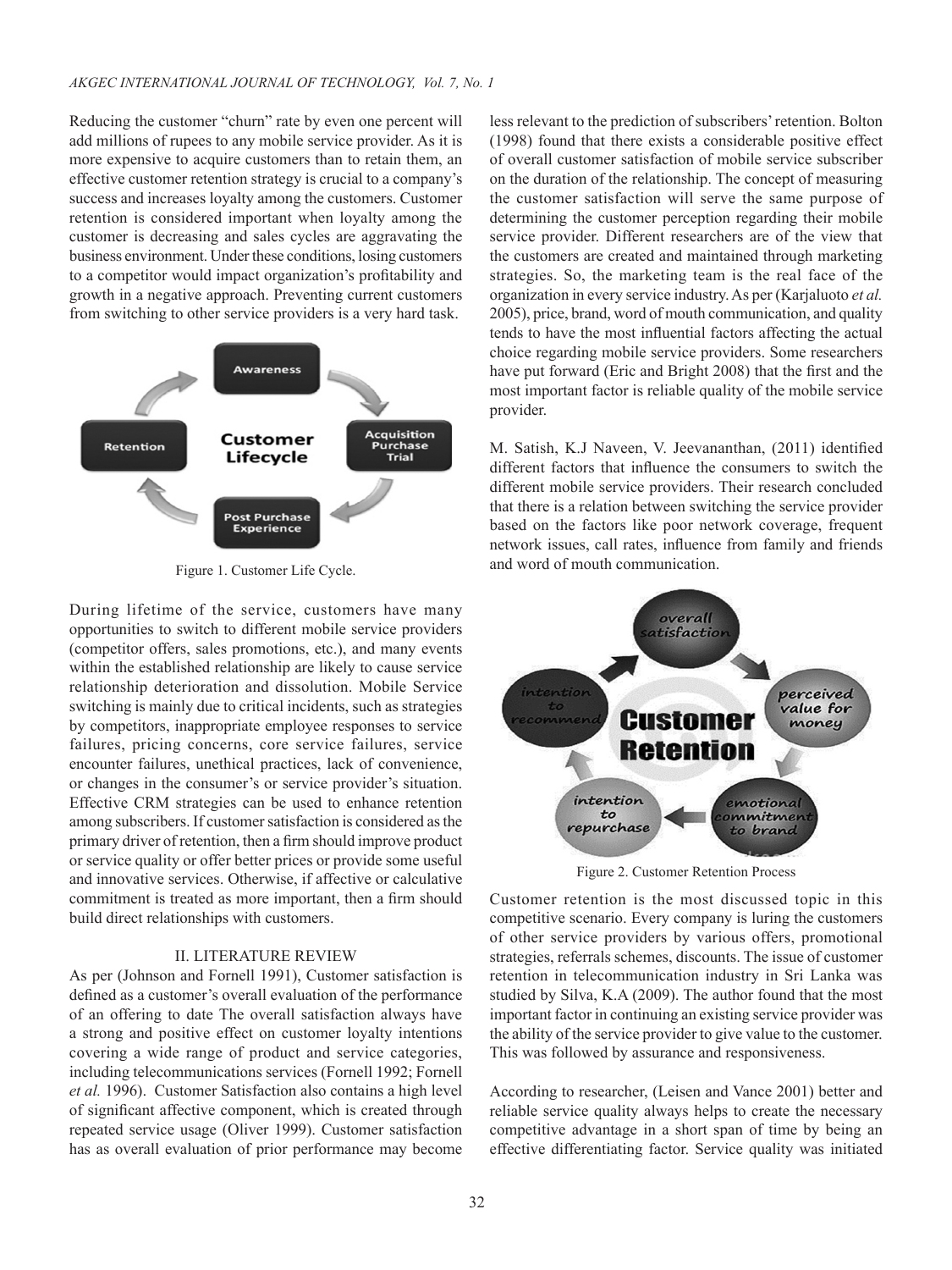## CUSTOMER SATISFACTION IN CASE OF MOBILE SERVICES

in the 1980s as the worldwide trend in various service and manufacturing firms. The marketers realized that only a quality product could not be guaranteed to maintain competitive advantage (Wal *et al.*, 2002). As per the research conducted by Johnson and Sirikit 2002, service delivery systems in case of mobile services have the ability to allow managers of company to identify the real and correct customer feedback and satisfaction on their telecommunication service so as to retain the customers. The impact of perceived quality on the attitude of the service consumers toward the extension is unambiguously positive. To add to it, both researchers (Omotayo and Joachim 2008) concluded that the relationship between customers' services on customer retention in telecommunication industry in Nigeria is highly positive. Many researchers put forward that the respondents have a positive impression towards their telecom company's ability to meet their changing needs.

Consumer choice of mobile service provider is mainly considered to be influenced by different factors like economic condition, convenience of purchasing, efficiency in the operation, and dependability of service or use (Solomon *et al.* 2003); reference group, life style and social class of the consumer (Turckwell 2004); and attitudes, personality and opinion leadership (Shapiro, 1996). As per the research done by, Kotler and Armstrong 2001 the consumer always perceives price as the total sum of all values that a consumers receives for using the product or service.

Pricing of the services plays a vital role in telecommunication scenario especially for the mobile service providers (Kollmann, 2000). In this era of information age, price competition has become cutthroat in mobile telecommunication industry. Quality mainly reflects the level to which a product or service meets or exceeds customers' expectations (Wal *et al.* 2002).

So, the success of mobile sector in the competitive market place significantly depends on product quality and availability of the services. As per Alvarez and Casielles 2005, promotion is a complete set of stimuli which are offered sporadically, and it always reinforces publicity actions so as to promote the purchasing of a certain product or services. This helps the marketers to roll out different promotional strategies to attract new and potential customers in case of any product or service.



Figure 3. Customer Loyalty Process.

Customer retention is directly related to profit making and for that purpose service preference which provides guidelines for service quality and upgradation is important to be considered to maximize service level (Laukkanen, 2007). The most important point for investing in customer retention strategies is that the cost of acquiring new customers compared with the cost of retaining the existing customers. International research by Coopers & Lybrand has shown that it can be at least five times as hard to acquire new customers than to keep existing customers (and sometimes up to 25 times as hard). The objective of a customer retention strategy should be to nurture long-term relationships with customers through trust, responsiveness, customised services and reliability.

# III. RESEARCH METHODOLOGY

The main aim of this research study is to figure out the customers' attitude and perception related to their mobile service provider in Haryana, India. For this, a complete self structured questionnaire was first developed and used to collect the primary data from the consumer of mobile services. The questionnaire consisted of 4 different categories; each section had relevant questions complying with the objective of the research. Both primary and the secondary data collection methods were employed during research. Secondary research was mainly used to study the work done by other fellow researches in the service sector to form the basis of this research.

Non probability convenience sampling technique was adopted to get the primary data from respondents. Likerts' 5-point scale was used to rate their perception related to various factors like quality of the service, pricing, availability of options, promotional programs, empathy and ethical practices.

A total of 125 sample size was used in the study. Out of this 110 questionnaire were completely and systematically filled and considered for the analysis. Descriptive statistics were also used to compute frequencies and mean scores for the respondents' profiles or for the other constructs. Factor analysis was used in the research to do analysis of the primary data.

# IV. DATA ANALYSIS AND DISCUSSION

The following research is conducted to figure out various factors which affect the consumer choice while purchasing or using mobile services. The outcomes are very useful for academicians and Mobile service Sector in order to retain the customers and attract the new one. The factors are self explanatory and relevant. The primary data was analyzed in terms of Standard Deviation and Mean Score. Standard deviations were used in order to assess the relative importance of the above discussed factors. The factors were categorized based on their extent of importance on the basis of output produced by Standard Deviation into small extent, moderate extent and high extent. The extent levels are defined as follows: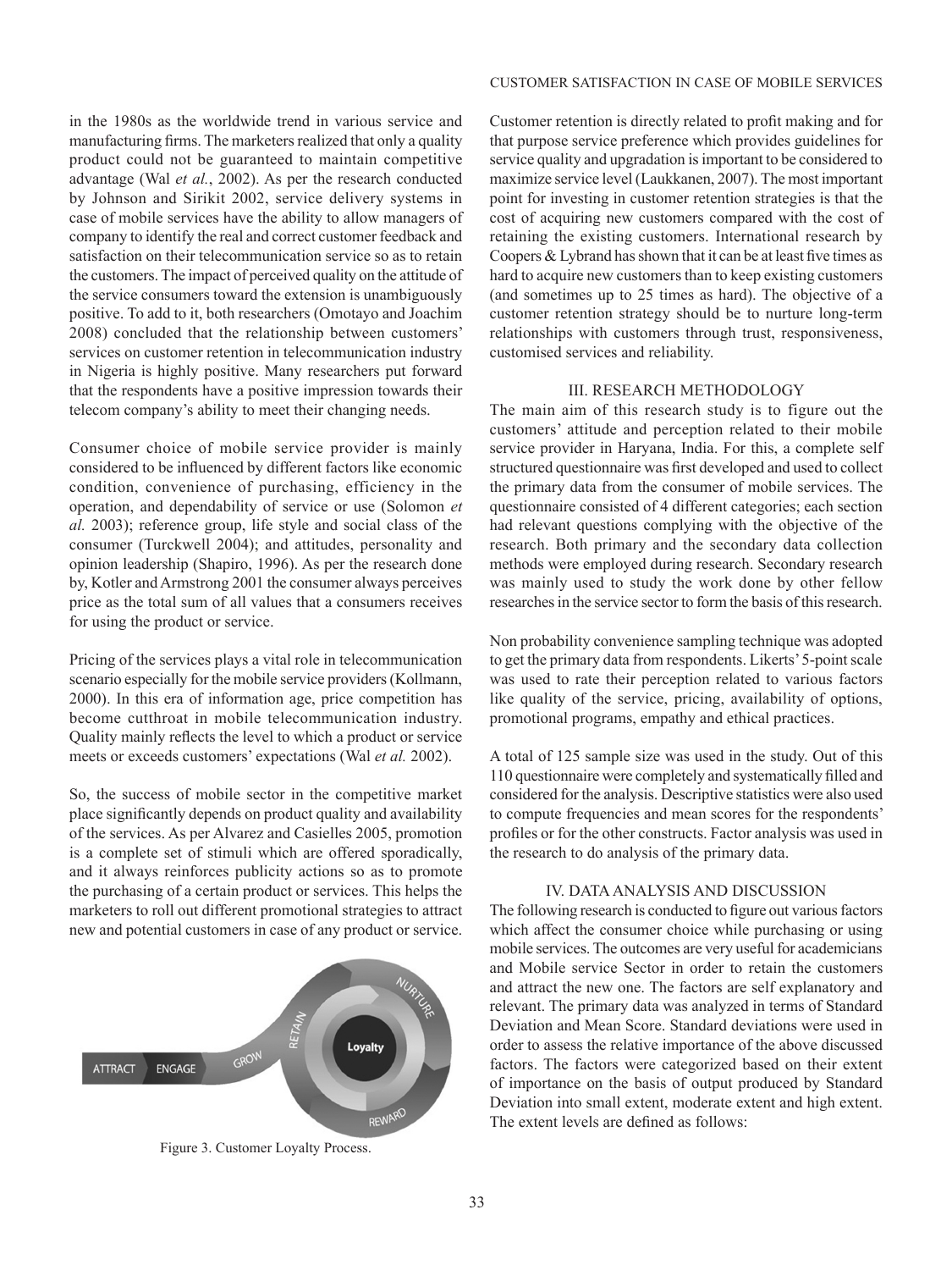- a) Small Extent is considered if the Standard Deviation value is  $(1 < SE < 2.5)$ .
- b) Medium Extent is considered if the Standard Deviation value is  $(2.6 < ME < 3.5)$
- c) Large Extent is considered if the Standard Deviation value is  $(3.6 <$  LE  $< 5.0)$

From the table we conclude that the telecom customers of Haryana state give preference to the network quality or the network coverage, with the mean score value of 4.39: this factors gets the top ranking. Apart from it, the customer care is ranked by the respondents at second place with the mean score of 4.25. The comprehensive outcomes are shown in the table below,

TABLE 1 -- RESPONDENTS, PRIORITIES IN MOBILE SERVICE ATTRIBUTES

| Factor                                | Mean  | St.       | Rank           |
|---------------------------------------|-------|-----------|----------------|
|                                       | score | Deviation |                |
| Network Coverage                      | 4.39  | 0.84      | 1              |
| Courteous customer service            | 4.25  | 4.38      | $\overline{2}$ |
| Availability of Offers                | 4.21  | 0.97      | $\mathcal{E}$  |
| Variety of tariffs                    | 4.16  | 0.93      | $\overline{4}$ |
| Low Data costs                        | 4.13  | 2.18      | 5              |
| Low calling costs                     | 4.11  | 1.13      | 6              |
| Decongested network                   | 4.02  | 1.14      | 7              |
| Fast Internet Speed                   | 3.73  | 1.26      | 8              |
| Price of SIM card                     | 3.71  | 1.18      | 9              |
| After sales technical support         | 3.56  | 1.24      | 10             |
| Availability of customer care centres | 3.46  | 1.21      | 11             |
| Company Advertisement                 | 3.41  | 1.34      | 12             |
| <b>Physical Attributes</b>            | 3.38  | 1.23      | 13             |
| Roaming Facility                      | 3.28  | 1.53      | 14             |
| Advertisement and promotions          | 3.23  | 1.35      | 15             |
| Corporate Social Responsibility       | 3.19  | 1.34      | 16             |
| Value for Money                       | 3.16  | 1.27      | 17             |

It becomes very clear that the respondents need good and courteous customer care which can help them out in case they face any problem. Other important factors are the availability of good offer be it in terms of recharge, data plans or any other. Data plans *i.e.* internet plans and the data speed also considered as important aspect while choosing any mobile service provider by the respondents. Now more and more people are buying the smart phones so as to access the internet at very high speed. With the advent of social media and social messenger the demand of smart phones has multiplied many folds not only in urban areas but in rural areas too.

Reliability Coefficient: For any research the reliability is a major issue, and to address this issue Cronbach Alpha  $(\alpha)$  is widely used. The value of the Cronbach alpha should range between 0 and 1. If the value of Cronbach Alpha is higher or near to 1 then the reliability is high and it is a good indicator for the better outcome of research.

| TABLE 2 -- RELIABILITY ANALYSIS |  |  |
|---------------------------------|--|--|
|---------------------------------|--|--|

|                                         |       | Std.      |
|-----------------------------------------|-------|-----------|
|                                         | Mean  | Deviation |
| Service Quality (Alpha = $0.9542$ )     |       |           |
| Tangibles                               | 3.32  | 1.02      |
| Reliability                             | 3.25  | 1.03      |
| Responsiveness                          | 3.32  | 1.04      |
| Assurance                               | 3 3 1 | 0.98      |
| Empathy                                 | 3.33  | 1.02      |
| Price (Alpha = $0.9102$ )               |       |           |
| Satisfactory Price Charge               | 3.62  | 1.34      |
| Price does not has impact               | 3.24  | 1.32      |
| Services are desirable than price       | 3.38  | 1.29      |
| Price plays vital role                  | 3.59  | 1.27      |
| <b>Product Quality and Availability</b> |       |           |
| $(Alpha=0.9320)$                        |       |           |
| Product outlets available               | 2.36  | 1.26      |
| Product outlets are too far             | 2.48  | 1.41      |
| Product offer best solution to need     | 2.36  | 1.29      |
| Product offer best technology           | 2.48  | 1.36      |
| Promotion (Alpha = $0.9141$ )           |       |           |
| Attractive promotional offer            | 3.57  | 1.21      |
| Promotional offer does not attract      | 3.43  | 1.36      |
| Real need than promotional offer        | 3.42  | 1.48      |

The outcome of the reliability test was positive as the values of the Cronbach alpha are ranging between 0.9102 and 0.9542. The value of the service quality construct is having maximum Cronbach alpha value *i.e.* 0.9542, and the minimum value of Cronbach 0.9102 that is of price construct. The values are very close to 1, so we can say that study is of considerable importance. All other values are listed above in the reliability analysis table. In the study all the constructs were carefully chosen by doing the pilot survey earlier in Haryana with 60 respondents. The reliability analysis was done with the help of the SPSS Software.

TABLE 3 -- KAISER-MEYER-OLKIN MEASURE OF SAMPLING ADEQUACY

|                               | 0.942              |          |
|-------------------------------|--------------------|----------|
| Bartlett's test of sphericity | Approx. chi-square | 1063.963 |
|                               | Df                 | 397      |
|                               | S1g                |          |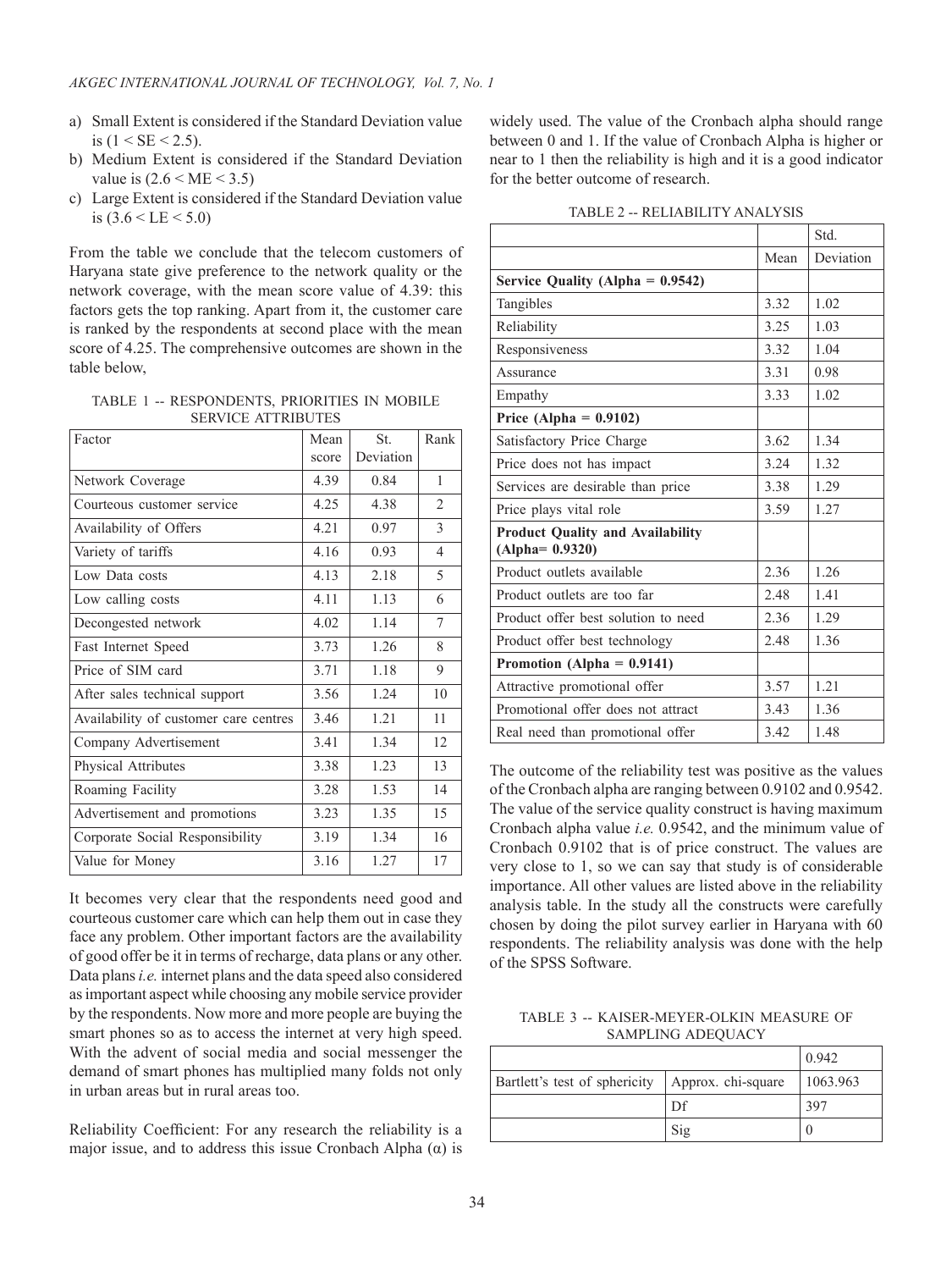The constructs validity was tested applying Bartlett's Test of Sphericity and the Kaiser–Mayer–Olkin (KMO) measure of sampling adequacy analyzing the strength of association among variables. The KMO measure of sampling adequacy was first computed to determine the suitability of using factor analysis. It helps to predict whether data are suitable to perform factor analysis. KMO is used to assess which variables to drop from the model due to multi-collinearity problem.

The value of KMO varies from 0 to 1, and KMO overall should be 0.60 or higher to perform factor analysis. If this does not have achieved, then it is necessary to drop the variables with lowest anti image value until KMO overall rises above 0.60. Result of the Bartlett's test of sphericity and the KMO revealed that both were highly significant and eventually concluded that these variables was suitable.

Garrett's ranking technique was used to find out the most significant factor that influences the respondent (Consumers) while choosing their current telecom service provider. In order to calculate the ranking with the help of this Ranking technique, respondents have been asked to assign any suitable rank for all factors that were listed in the questionnaire and the outcome of such ranking were converted into the Mean score value with the help of the following formula:

Percent position = 100  $(R_{ij} - 0.5) / N_{ij}$ where

 $R_{ij}$  = Rank given for the *i*th variable by *j*th respondents  $N_i$  = Number of variable ranked by *j*th respondents

TABLE 4 -- REASON FOR CHOOSING CURRENT TELECOM OPERATOR

| S.     | Factors                 | <b>GARRETT MEAN</b> | Ranking                       |
|--------|-------------------------|---------------------|-------------------------------|
| No.    |                         | <b>SCORE</b>        |                               |
| 1      | Continuous connectivity | 49.12               |                               |
| 2      | Call charges            | 48.14               | 3                             |
| 3      | Seamless Network        | 47.28               | 4                             |
| 4      | Good Internet Speed     | 48.32               | $\mathfrak{D}_{\mathfrak{p}}$ |
| 5      | Provide good service    | 45.23               | 7                             |
| 6      | Customer Care           | 46.65               | 5                             |
| $\tau$ | Friend Suggestion       | 45.87               | 6                             |
| 8      | Promotional Offers      | 44.66               | 8                             |

From the Garrett Table, the Mean Score was calculated to know the respondents preference for choosing their current Service Provider. The factors having highest mean value is considered to be the most important factor. As per the respondents answers, it was concluded that the Connectivity plays a vital role in choosing their current service providers over competitors. It means that good connectivity is always the first preference of the mobile users. Here also, the Continuous connectivity

#### CUSTOMER SATISFACTION IN CASE OF MOBILE SERVICES

construct with a Mean Score of 49.12 was ranked on top over other valid factors. The consumers also give considerations to the Internet speed for choosing the mobile services of a telecom operator with the Mean Score of 48.32. In our research, call charges and the customer care were also listed in the top 5 rankings of the respondents for choosing a operator or staying with their current service provider. It means that various telecom service providers should take care of the above listed parameters on priority. Otherwise retention of consumers will be very difficult in the era of extreme competition.

| $\frac{1}{11}$ the $\frac{1}{11}$ $\frac{1}{11}$ $\frac{1}{11}$ $\frac{1}{11}$ $\frac{1}{11}$ $\frac{1}{11}$ $\frac{1}{11}$ |                      |    |                          |  |
|-----------------------------------------------------------------------------------------------------------------------------|----------------------|----|--------------------------|--|
|                                                                                                                             | Value                | df | Asymp. Sig.<br>(2-sided) |  |
| Pearson Chi-Square                                                                                                          | 434.149 <sup>a</sup> | 56 | .000                     |  |
| Likelihood Ratio                                                                                                            | 411.241              | 56 | .000                     |  |
| Linear-by-Linear Association                                                                                                | 2.269                |    | .132                     |  |

Number of Valid Cases 208

TABLE 5 -- CHI-SQUARE TESTS

From the chi square test, it may be concluded that the satisfaction from the services of primary service provider is high. As the value of the pearson coefficient is much less than the 0.05 value and because of this, the hypotheses is accepted. As per the hypotheses, the subscribers feel satisfied with their primary service providers be it data provider or mobile service provider or both.

The quality of Service plays a vital role in the case of Telecom Sector. As more and more service providers are foraying into the Indian telecom Arena, this has increased competition level in the Telecom Industry. With the advent of various new smart phones at cheap rates, the telecom industry especially in data sector is providing a lot of data services. More youths are inclined to better data speed and data plans. That's why the companies are looking to lure the customers by providing them the experience of fast speed at their service points.

The Kruskal-Wallis H test (sometimes also called the "one-way ANOVA on ranks") is a rank-based nonparametric test that can be used to determine if there are statistically significant differences between two or more groups of an independent variable on a continuous or ordinal dependent variable. As we can notice from the Kruskal Wallis Test that the Service plays a vital role in deciding the selection of the Service provider for telecom purpose. From the above figure, it can be concluded that for customers service quality is very important. The significance of all the factors of service quality (like good network, availability of vas, good knowledge of customer care, good coverage in terms of signals and roaming facility, data speed, availability of better data plans and call drops) is less than the prescribed limit of 0.05. it means all the above mentioned factors are of high significance for the customer point of view and from the service providers' point of view.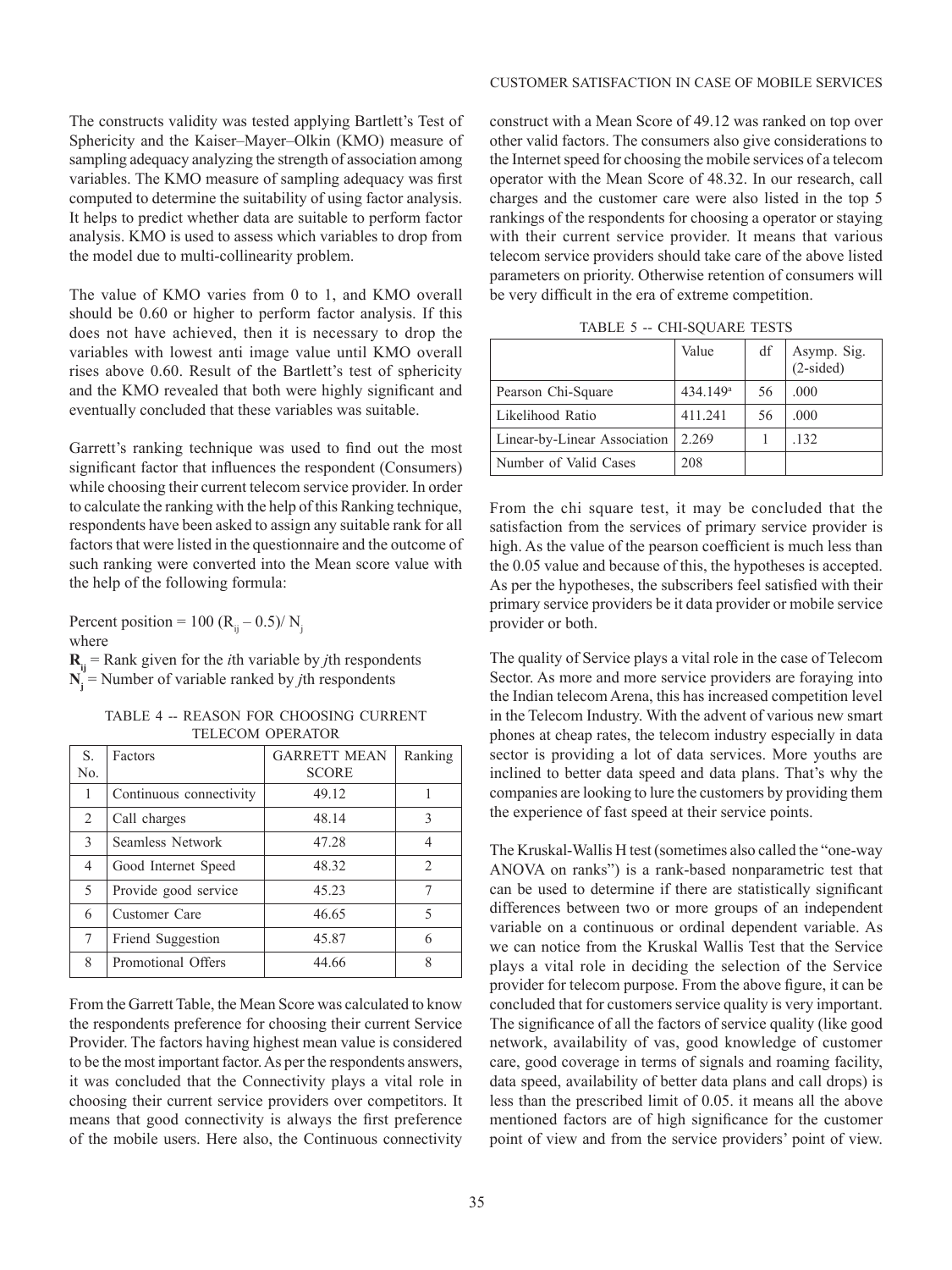|             | Service<br>Quality Good<br>Network | Service<br>Quality<br>Good VAS | Service<br>Quality Good<br>Knowledge | Service Quality<br>Good Coverage<br>Roaming | Service<br>Quality Data<br>Speed Plans | Service Quality<br>Success Calls<br><b>SMS</b> Recharges | Service<br>Quality No<br>Call Drops |
|-------------|------------------------------------|--------------------------------|--------------------------------------|---------------------------------------------|----------------------------------------|----------------------------------------------------------|-------------------------------------|
| Chi-Square  | 131.272                            | 112.216                        | 77.221                               | 75.091                                      | 57.233                                 | 81.325                                                   | 72.405                              |
| df          |                                    | $\circ$                        |                                      |                                             | Ö                                      |                                                          | $\Omega$                            |
| Asymp. Sig. | .040                               | .003                           | .004                                 | .023                                        | .025                                   | .021                                                     | .031                                |

TABLE 6 -- KRUSKAL WALLIS TEST STATISTICSA,B

a. Kruskal Wallis Test

b. Grouping Variable: Primary\_Service\_Provider

If there is lapse in the either of the service quality, then the customer will look for other options.

The construct good knowledge is having significance level as 0.004 which is much below the prescribed range of 0.05 so we can assume that the customers are highly influenced by the knowledge of customer care and the hypotheses is rejected that there exist no relationship between the knowledge of customer care and switching intentions. Same is the case of other factors of service quality. The value of Kruskal test for good network coverage is also within the prescribed limit so again we reject the hypotheses that there exist no relationship between the switching intentions and network coverage. It clearly specifies that the customers keep on searching for a good service provider in terms of network coverage. It becomes quite obvious that in case the telecom service provider fails to provide good services then the churning will increase drastically and ultimately the profits and revenue will be slashed down.

#### V. DISCUSSION AND CONCLUSION

This research shows that the most significant strategy to maintain customer loyalty and customer retention is the creation and maintenance of long lasting relationships between various telecom service providers and their customers. It was found that if there is a very close relationship with the customers and customer care than it generates a number of benefits including customer retention & customer loyalty. The significance of all the factors of service quality (like good network, availability of vas, good knowledge of customer care, good coverage in terms of signals and roaming facility, data speed, availability of better data plans and call drops) is very high as compared to other factors. In order to maintain a proper relationship, trust between service providers and their customers plays a great role. The service providers need to trust their valuable customers before their customers can feel trust towards them. Good relationship can create switching barriers among customers, which is a type of strategy for keeping customers retained and create loyal customer. This study explains that the satisfied customers always generate a positive word of mouth for their service providers. In order to build a good image and reputation for the service provider the customers must be satisfied fully. It is important for the companies to have good

customer care who can guide the customer whenever they face any sort of problem. Customer care should think about how to behave with the customers and how to treat them. One of the most important factors in the creation of customer satisfaction is that the service provider should provide personal service towards the high usage customers. In the end, the service provider should realize that it is less costly for them to work towards keeping customers loyal than to attract new customer.

### VI. SCOPE FOR FUTURE RESEARCH

The study was concentrated mainly on customer retention and customer loyalty. During our study several different other topics that would be interesting to research came up. These are:

- 1. Research how companies attract new customers.
- 2. Investigate if customer satisfaction really helps in customer retention.
- 3. Conduct a study on the customer decision process.
- 4. Conduct a study on how the customer retention programs differ between large and small companies.
- 5. Conduct a study on brand loyalty and customer switching intentions to a specific brand
- 6. Compare customer retention to a specific product or service with others.

#### VII. REFERENCES

- [1]. Stone, M., Woodcock, N. and Machtynger, L. (2000). *Customer Relationship Marketing.* London: Kogan Page ltd.
- [2]. Baker, W., Hutchinson, J.W., Moore, D. and Nedungadi, P. Brand familiarity and advertising: Effects on the evoked set and brand preferences. *Advances in Consumer Research,* Volume 13, No.1, pp. 637-643, 1986.
- [3]. Fornell, C.. A National Customer Satisfaction Barometer: The Swedish Experience. *Journal of Marketing,* Volume 56, No.1, pp. 6-22, 1992.
- [4]. Kumar, V. and Shah, D. Building and Sustaining Profitable Customer Loyalty for the 21st Century. *Journal of Retailing,*  Volume 80, No. 4, pp. 317-331, 2004.
- [5]. Marken, G.A.. It's Marketing Time: Do You Know Where Your Customers Are? *Public Relations*, Quarterly Volume 34, No. 4, pp. 23-26, 1990.
- [6]. O'Malley, L. (1998). can loyalty schemes really build loyalty? *Marketing Intelligence and Planning,* Volume 16, No. 1, pp. 47-55.